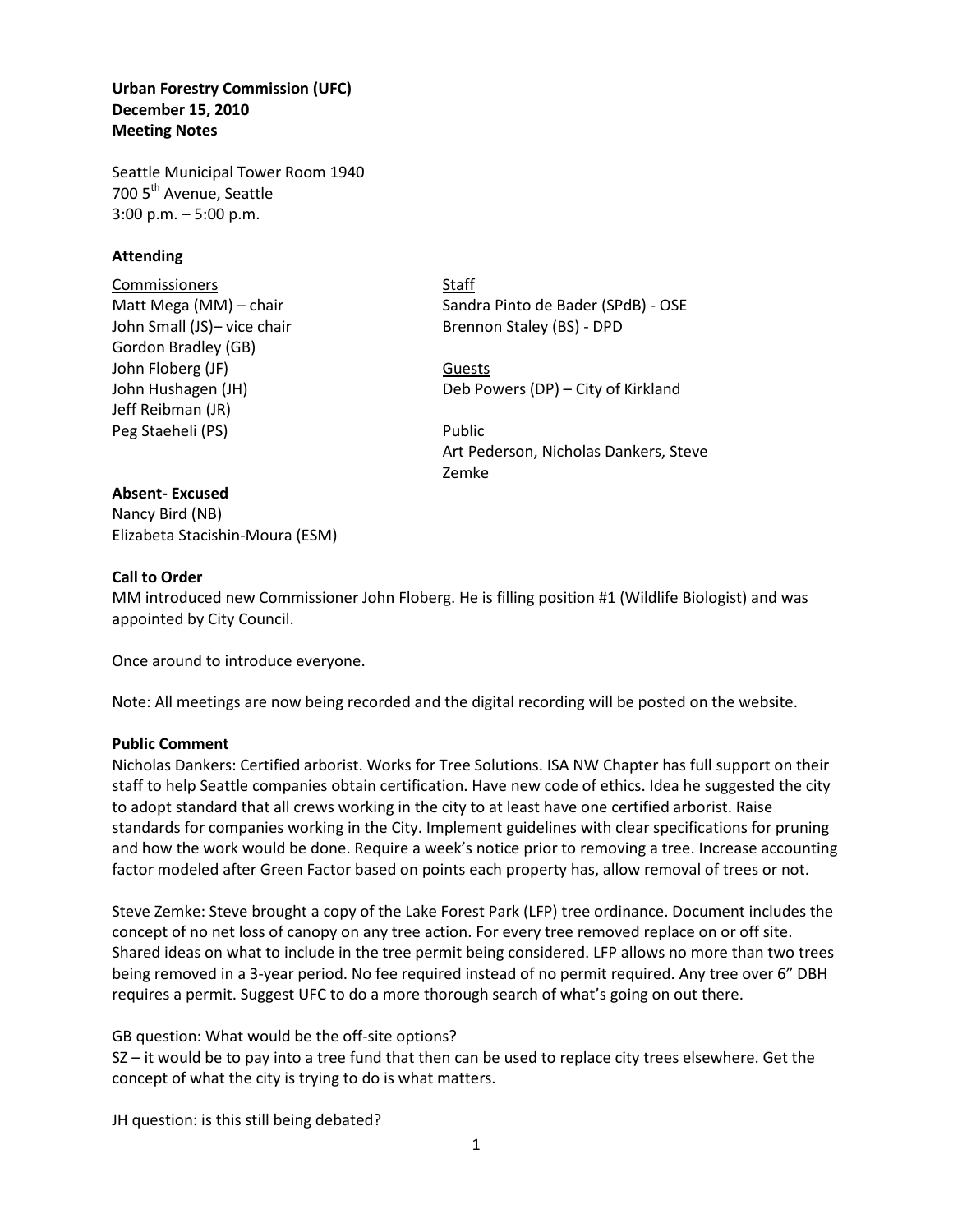## SZ – it passed December 9

GB question – how did the memorial for Ingraham High School trees go? SZ – will be re-scheduled to January

### **Deborah Powers – Kirkland's Tree Permit System**

MM – the UFC is working on recommending more research on a tree permit system. DP – Has been with the City of Kirkland. They have undergone a comprehensive tree regulation. Current regulation in effect in 2006. In 2009 regulations were amended. Narrow scope: to clean them up and make them user friendly.

Facing budget cuts, they did a permit fee study in April 2010 and implemented a permit fee. Previously permits were free. Without permit fees a lot of the expenses for code enforcement or review was coming out of the General Fund and was found not to be sustainable.

There are different situations regarding tree removal. Her presentation will focus on the average citizen process vs. development review. DB provided a flow chart of Kirkland's permit process.

During the permit application they separate issues related to street (right-of-way) trees from private trees. All permits are in one form and there is a single point of entry for citizens. They are working on making citizen education streamlined and at the planning counter at permit intake.

JF – Were permits always required? DP – Permit staff needs to be very knowledgeable. Training is key.

Any anticipated, proposed, or active development is considered development and it goes through permit review.

Kirkland allows up to two trees to be removed within a 12 month period of time without a permit. They implemented the permit system in order to track tree removal. Size threshold is 6" DBH.

Removal of 1-2 trees is approved at the counter (not really a 'permit' approval) but used to track. This is considered an authorized removal. Three or more trees require a permit. They don't track anything under 6" DBH.

Underlying a permit process is Intent and Purpose (established by Ordinance). Their shoreline policy is no net loss.

If no request was filed it becomes an education issue.

JF – How would a citizen know if they are in a critical area? DP – through their GIS layers. There is a penalty for tree removal in critical area.

JH – going to a quasi-voluntary honor system. Has that resulted in canopy loss? DP – just released an RFP for a canopy analysis.

Kirkland implemented regulations right after a big building boom, but did not have prior data. Will go back and amend regulations and change policy if needed after they get their canopy analysis results.

MM – how many calls lead to code enforcement?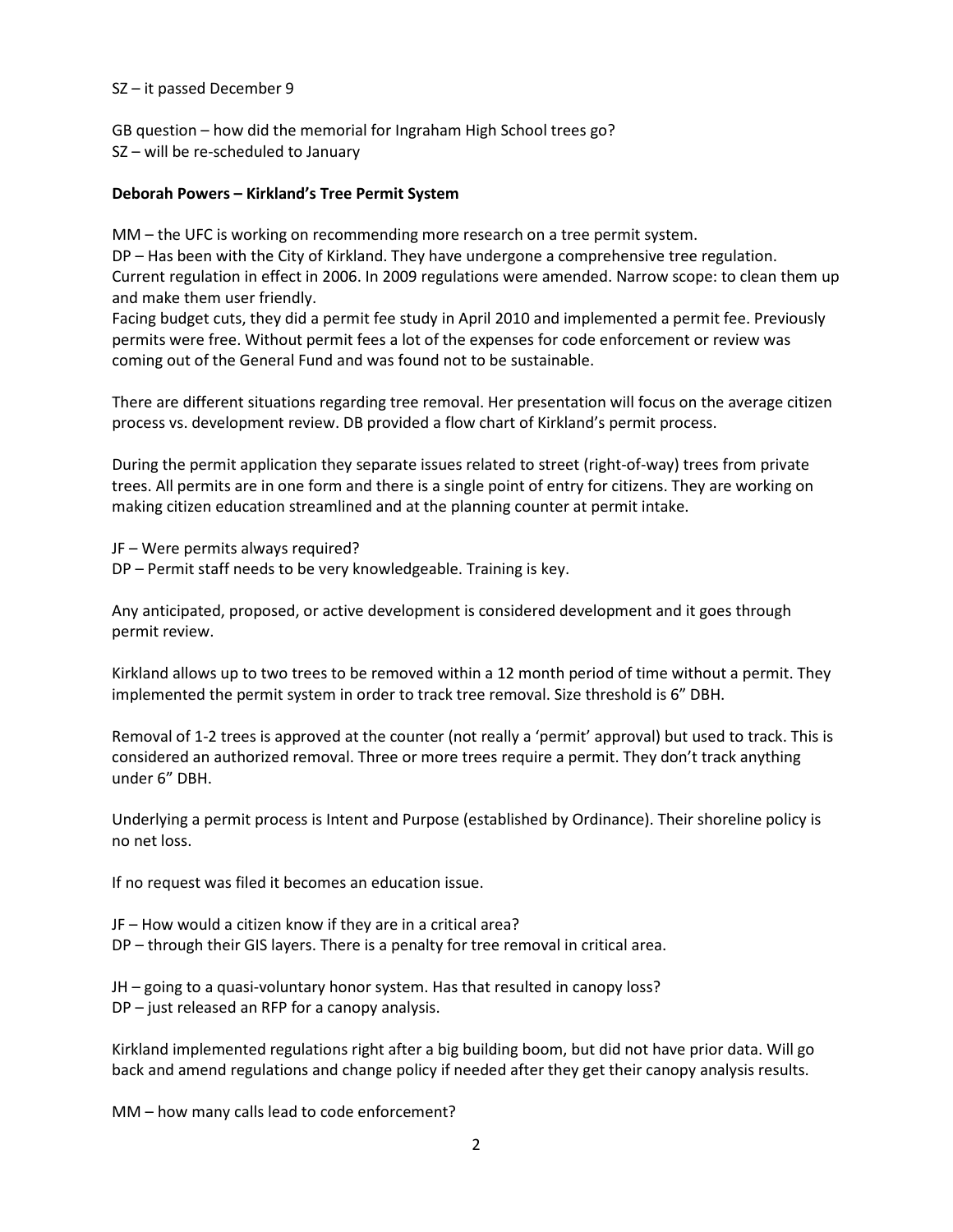DB – tree enforcement are the majority of all enforcement cases. Kirkland has a pretty restrictive zoning code

JF – Does the permit fee cover the system costs?

DP – the fee study showed instances that required review spent the same amount of time as a single family development review. The review was dictated by their tree ordinance (it has its own chapter in zoning code). No species are distinguished; it's about number and size.

JF – will any permits be denied for protected trees?

DP – no, unless they are under a 5-year maintenance agreement or in shoreline.

JR – regulation has to have goals. Was there a statement of goals?

DP – Chapter 98 of the zoning code – Kirkland's goal is to enhance its canopy to 40%. The permit system is slowing tree loss outside of development. Their canopy cover was roughly calculated to be at 32% in 2003. They will get imaging from a time prior to regulations being implemented and to date to see the change.

The permit fee recovers staff time. It's important for it to be fair and equitable and at the same time allow property owners to responsibly manage hazardous trees. If they can prove with photographs that a tree is hazardous, then the permit can be approved at the counter. Kirkland requires arborist review and report and a \$200 permit fee. This came into effect back in April. From April 1 to December 15 they had 46 tree removal permits. When compared to the prior year, they saw a decrease in private property removals and an increase in public property removals. The system is now revenue neutral.

JH – Do you have a replacement policy?

DP – only ROW trees require pruning permit and are free. Only when it's the last two trees that trigger replacement requirement. Houghton Community Council did not approve the amendment. Replanting is done one-to-one with a minimum size of 2" DBH just for the last two. Succession planning is done by limiting removal to two per year.

JF – Is maintenance required as part of replacement?

DB – no if this happens outside of development. There is no point in putting regulations in place if they can't enforce them.

JH – thought Kirkland was though MM – they will be able to tell once then get their data back

JS – Look at Kirkland's tree credit system – does a better job at weighing larger trees more substantially

JH – are people respecting the usefulness of trees?

DB – loopholes are being found by developers, not so much by single family lot owners. In SF they can address issues through education and outreach

JF – If she could, how would she amend the regulation?

DP – She would look at property sizes and account for replacement based on size of property, or similar to the credit system, apply a threshold for removal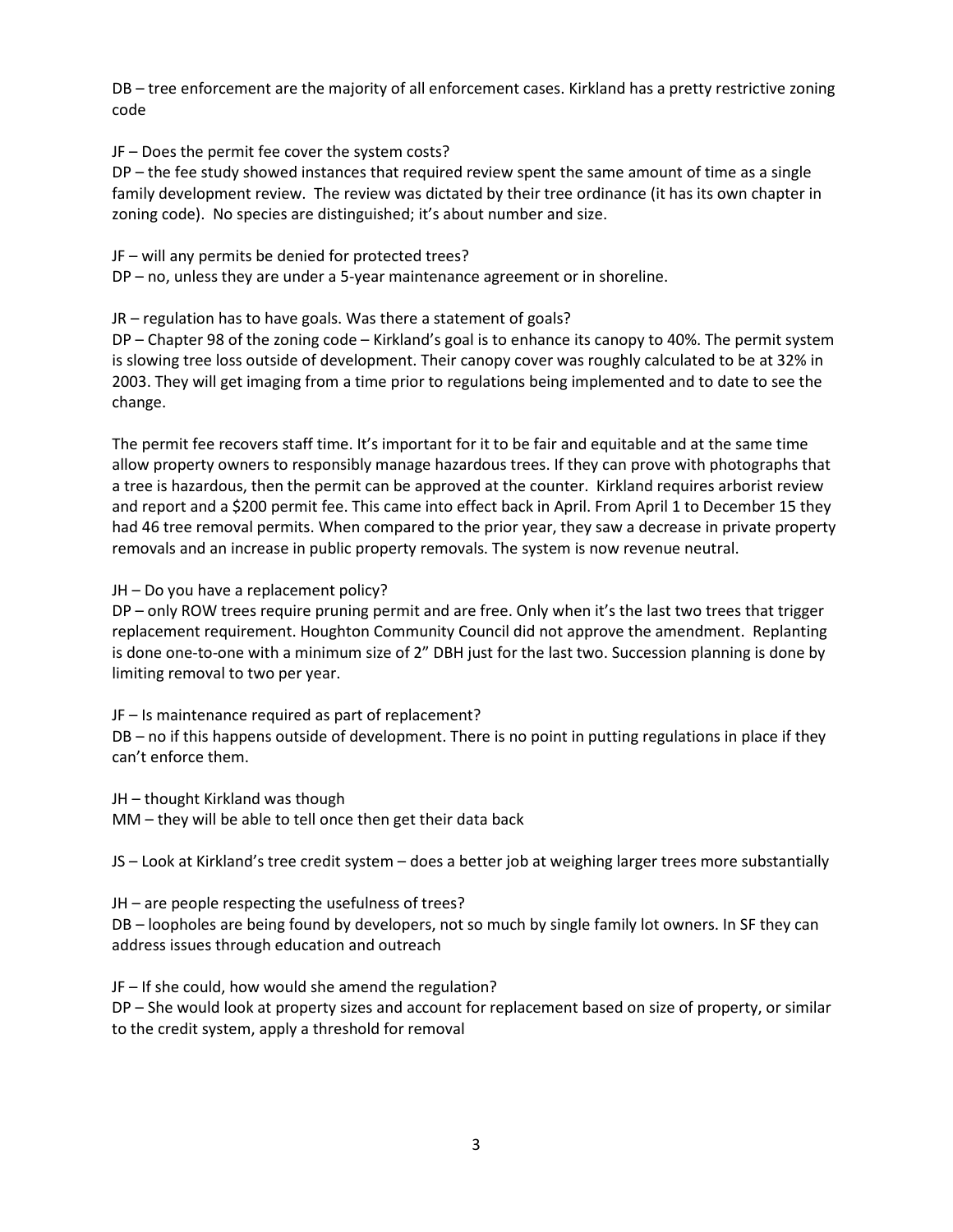

# **Tree Permit System for Seattle**

JR presented the draft position paper for a tree removal permit.

PS – large conifers are being damaged by gad pruning. It would be good to add pruning regulations on private property to the assumptions.

MM – can we roll them into professional standards?

PS – no because is similar to removal

JS – make the public and private standards/process the same so people can better understand. Look at SDOT standards and be perhaps more lenient but apply them to private property.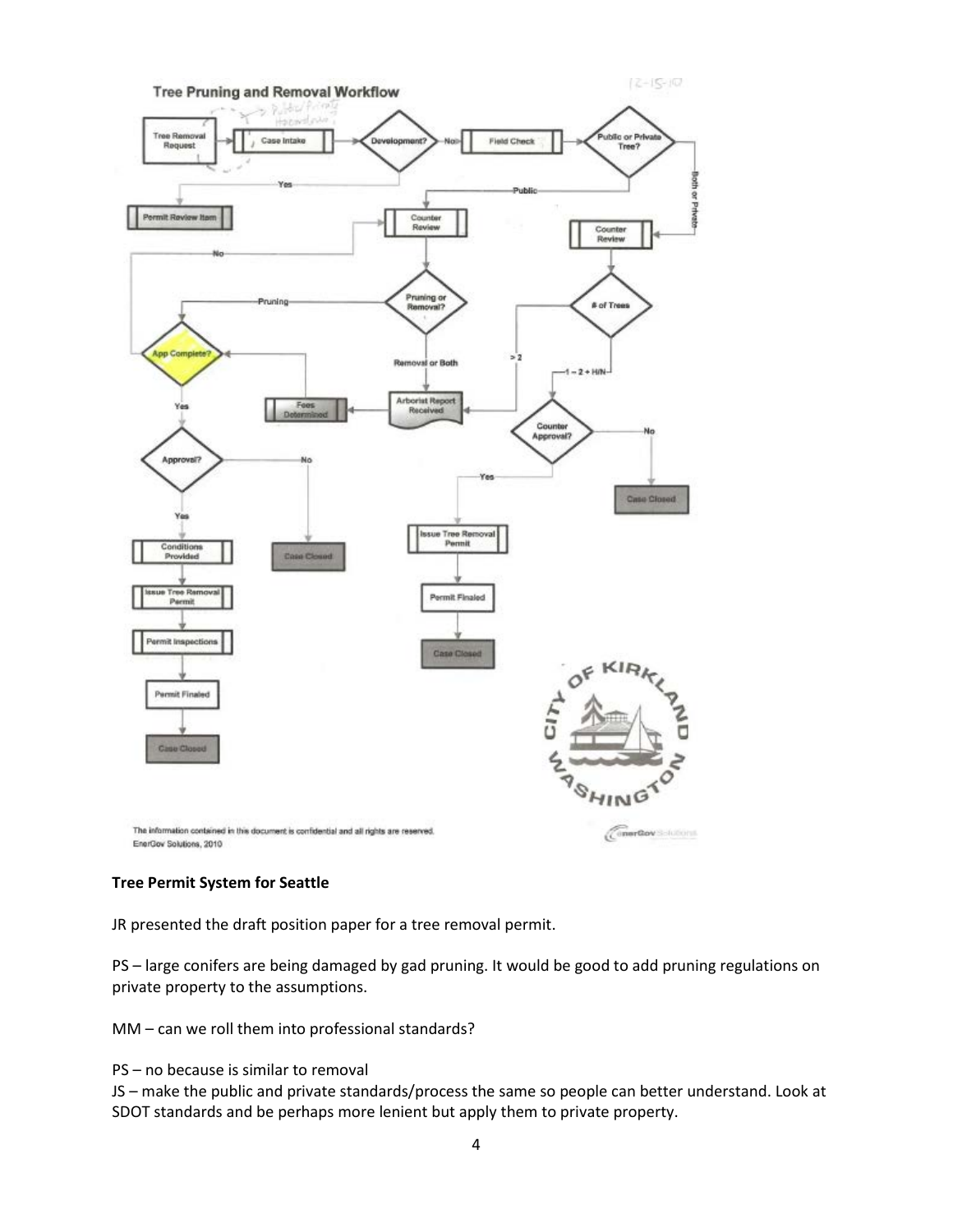DP- pruning in private property is hard to regulate. Kirkland has an anti-topping regulation. In ROW they allow up to 25% of total canopy to be removed. If they remove between 25-50% it's considered topping. Over 50% pruning is equal to removal.

MM – part of the permit process would seek to educate home owners

JR – Define amount of pruning and when it becomes removal

JH - when we have a storm bad tree work done shows and we have more removals

PS – people are willing to mitigate – maybe contribute to a mitigation fund.

JR – how about equitablity – have a threshold below which it would kick in.

JH – it would behoove the UFC to thoroughly read the Lake Forest Park ordinance

MM – the city may want to go to no net loss. UFC should provide advice, not be prescriptive.

JS – a goal of no net loss will not be enough to achieve the City's goal.

PS – we have to go beyond no net loss

JF – Seattle needs a net gain

MM – a good permit system would save staff time in responding to comples inquiries.

DP – all enforcement is complaint based. Enforcement is only as good as what happens after you get the complaint

JS – it's well known that to get rid of your trees you have to do it before applying for development

JH – This situation deals with home owners who control most of the trees in Seattle. Development is 1.5% of property in any given year.

DP – what private property owners bear the burden of slowing loss and increasing canopy cover. This permit would be focused on single family. Broaden the permit to act as a performance measure.

JR – Seattle has goals for each zone. It would be good if the permit would fill in the zone automatically based on a property address.

MM – let people know what the goal for the zone is and how much coverage is on their property. We should provide detail but not try to solve every problem.

JS – We can work on a purpose and intent as part of the issue paper?

BS – It would be helpful to start with goal statements

JH – question for Brennon. What did people say in the public input period?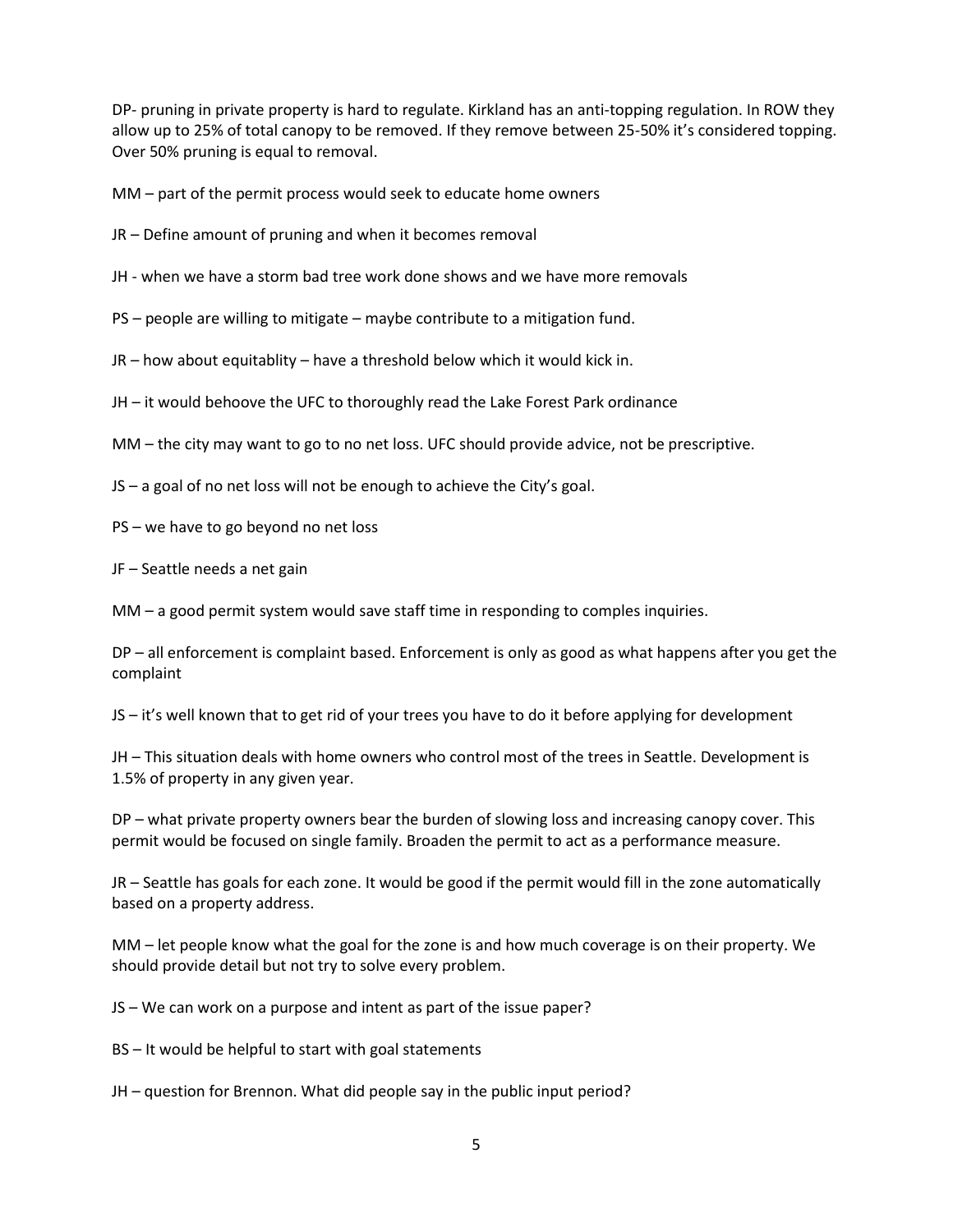BS – He is summarizing public input into a document that will be ready in January. People care about trees. There are different opinions within communities and areas of the city. The North interior have interest in regulations. The South area has lower interest in regulations. There was support for the concept of a tree permit (in concept) once they get into the details fewer people support it. The for the proposed tree regulations timeline was extended to 2012.

JR – will revisit the draft with feedback from people.

JF – including some sort of public notice would be good so neighbors can talk to each other about tree removal.

# **First year Work Plan discussion – Continues**

MM asked Commissioners to review the draft work plan and identify things they would want to own.

# **New Business and Announcements**

None

**Adjourn**

\_\_\_\_\_\_\_\_\_\_\_\_\_\_\_\_\_\_\_\_\_\_\_\_\_\_\_\_\_\_\_\_ **Community Input: From:** Michael Oxman [mailto:michaeloxman@comcast.net] **Sent:** Saturday, December 04, 2010 6:11 PM **To:** PintodeBader, Sandra **Subject:** Comment to Urban Forestry Commission

Howdy,

John Floberg is employed by the Cascade Land Conservancy, a key player in the Green Seattle Partnership. The GSP should be a committee of the Seattle Urban Forestry Commission. It has purview over only the wildland portion of city parkland, while the UFC oversees the entire city's forest.

The only interaction I have observed between the CLC and the UFC was last summer when the CLC inventory manager briefed the commission on the iTree sample plot inventory done under a grant of federal Stimulus Package funds. A much closer relationship is needed. GSP & CLC should brief the UFC with its report to clarify their multiple hat relationships of grantee, contractor, fundraiser, volunteer labor force, and advisor.

The pro development interests that want to substitute responsible management of rural forests for sustainable urban ecosystems will result in an uneven canopy distribution. This is a flawed basic political assumption that concrete is primary and plants are optional. Seattle's tree cover must be contiguous. Political distractions away from this goal must be recognized, because simple minds tend to want to believe a wildland tree budget will suffice to cover the needs of the entire urban forest.

With the meaty agenda of the UFC, a valuable opportunity was missed at the most recent UFC meeting. SDOT representative Roy Francis gave a briefing on the new policy of ending the pruning of street trees along the Seafair parade route. What the SDOT person should have presented was their annual report on the \$2.5 million tree management program their department administers. No questions were asked about anything other than what SDOT wanted to discuss.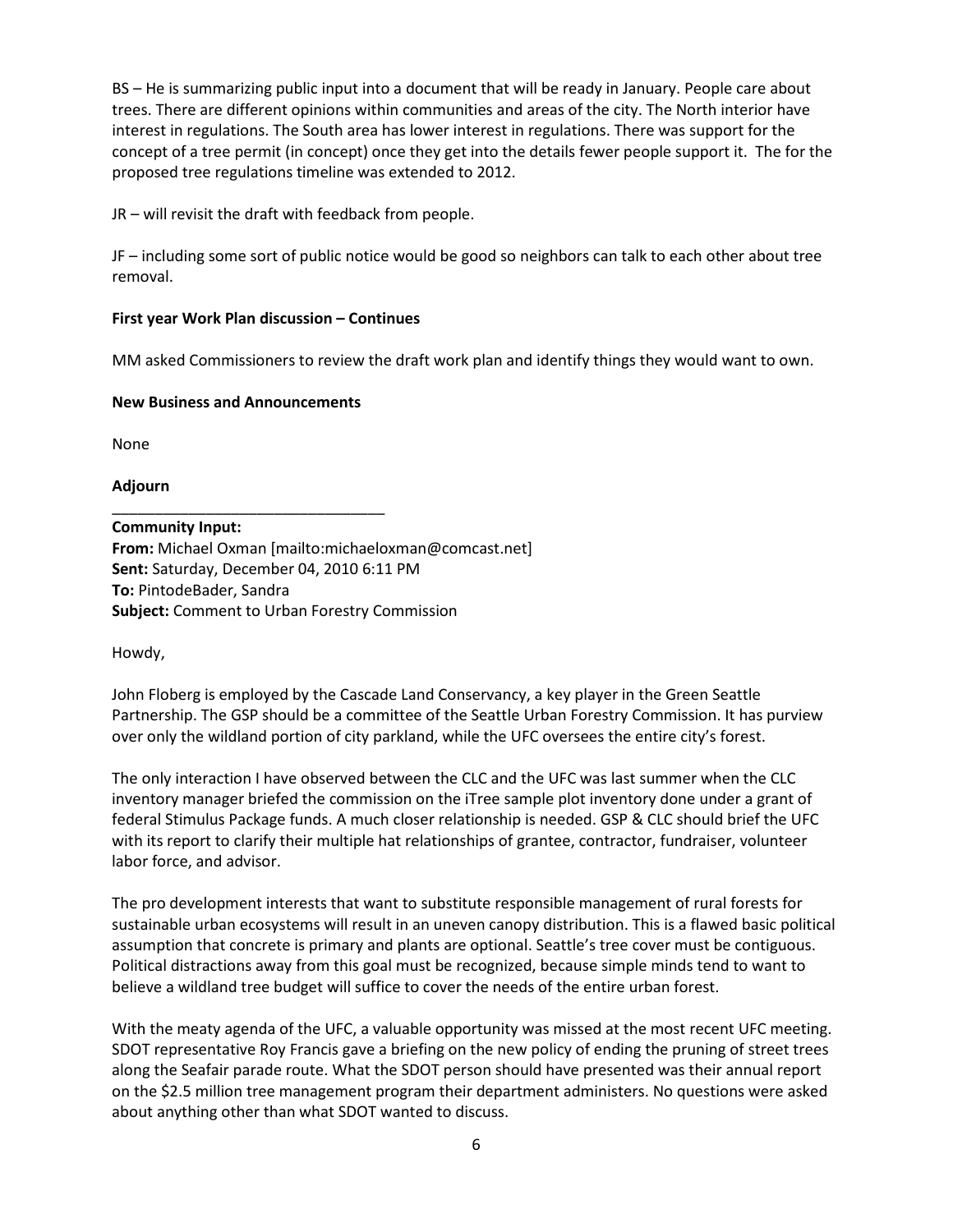The UFC could have asked SDOT about progress on resolving the several overdue items in Resolution 31138. This city council laundry list asks SDOT to determine among other things, the relationship between planting trees along streets that are below overhead power lines maintained by City Light, tree inventory budget, and coordinating maintenance practices. SDOT should be presenting a list of all vacant street tree planting spaces in the city. A mayoral goal formed 4 years ago to plant one tree for every resident in the city needs to have a plan of action, and the council needs to know how much it will cost to implement. The variable cost of planting in tree pits cut in sidewalks is much more than in parking strips, and council cannot know how much to budget until it is apprised by staff of the logistics.

The UFC could have asked the SDOT representative questions about other departments, since he is also the manager of the city's Urban Forestry Interdepartmental Team (UFIDT). If his introduction had included a job description, perhaps the commission members would have known who they were dealing with.

The UFC missed a similar opportunity to ask staff questions last summer when Parks gave a briefing on the new policy to refrain from issuing permits for tree topping or removal to owners of abutting properties. The staff came & went without being asked by commissioners for a comprehensive report of parks tree management activities, staff duties, projected work plan, tree inventory methods, number of vacant planting spaces, equipment needs, or projected budget. Perhaps citizens could have been notified of the upcoming \$40,000 bucket truck overhaul bill that precipitated the layoff of 2 parks arborists starting January 1st, 2011.

Another significant event occurred this month. The UFC dissolved its standing committees in favor of an accelerated meeting schedule. Ecosystem Committee Chair Kirk Prindle had allowed citizen participation during it's meetings, which unfortunately will cease. Kirk also provided the audio files to augment the full commission minutes. The full commission meetings allow citizen participation for only 2 minutes at the beginning of each meeting. It is common for citizens to be interrupted by the commission chair during expressions of their opinions about the complex concepts involved with integrating the tree management policies of 9 different city departments. For example, could the opinions expressed in this letter be stated clearly during a 2 minute public comment session?

Arboreally yours,

Michael Oxman

\_\_\_\_\_\_\_\_\_\_\_\_\_\_\_\_\_\_\_\_\_\_\_\_\_\_\_

**From:** Cheryl Trivison [mailto:ctrivison@richhaagassoc.com] **Sent:** Tuesday, December 07, 2010 10:45 AM **To:** PintodeBader, Sandra **Cc:** 'kirk prindle' **Subject:** FW: [SeattlePOSA] Today's Regional Development and Sustainability Committee Meeting Agenda Item: appointment to Urban Forestry Commission **Importance:** High

Please forward to Urban Forestry Commission members. Thank you.

**Cheryl Trivison**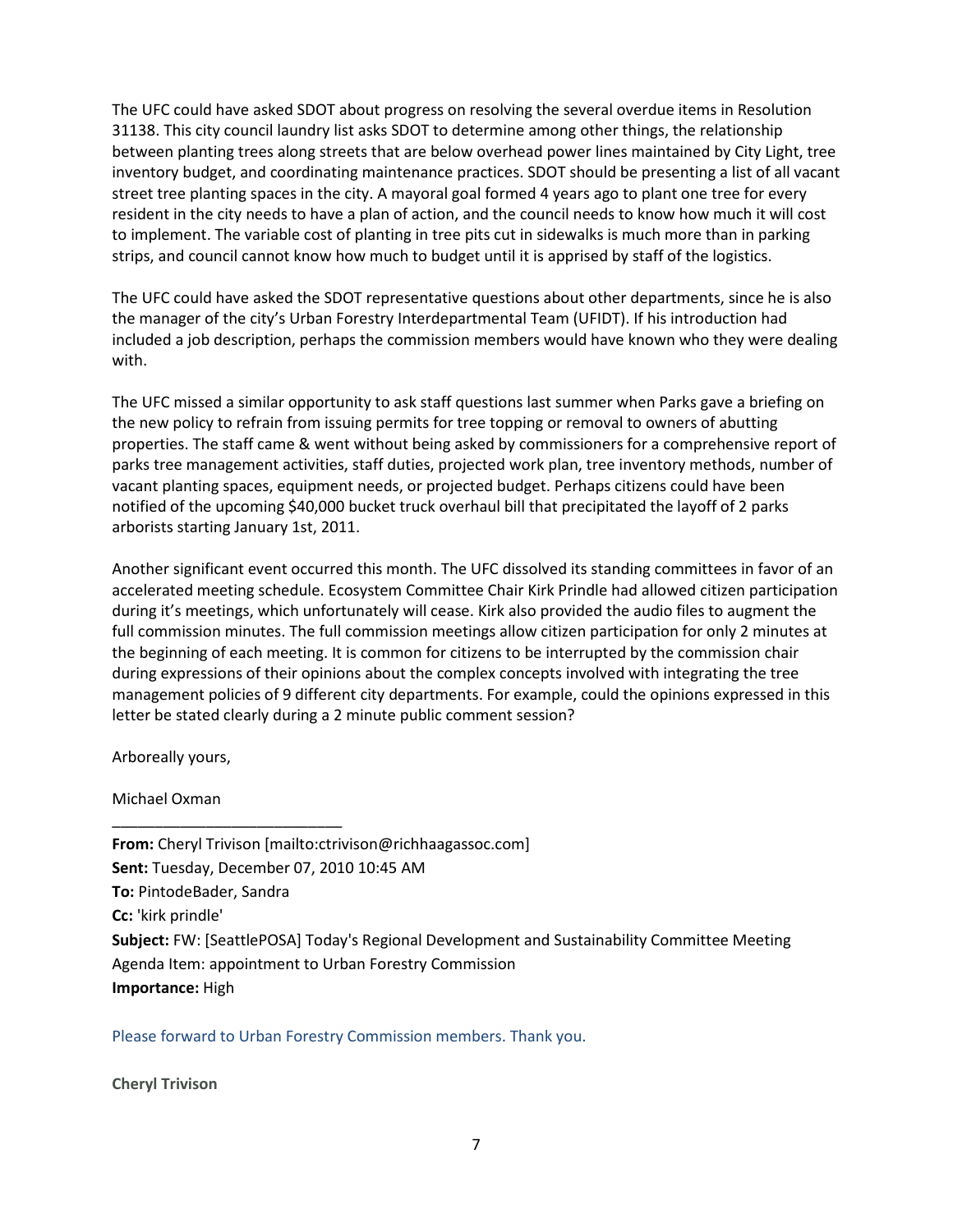**From:** SeattlePOSA@yahoogroups.com [mailto:SeattlePOSA@yahoogroups.com] **On Behalf Of** Cheryl Trivison

**Sent:** Tuesday, December 07, 2010 10:41 AM

**To:** Richard.Conlin@Seattle.Gov; Mike.OBrien@Seattle.Gov; 'Jean Godden'; 'Burgess, Tim'; 'Licata, Nick' **Cc:** 'Michael Oxman'; 'Janet Way'; 'Bill Bradburd'; 'Duff Badgley'; 'Steve Zemke'; browmad@yahoo.com; barbdeihl@comcast.net; jeannieh@serv.net; 'Rich ellison'; rickbarrett@gmail.com; barber-

osa@comcast.net; gloriabutts@hotmail.com; 'David Miller'; 'John Dixon'; tereche52@hotmail.com; max.dixon@gmail.com; ruthalice@comcast.net; kammerer2@mindspring.com;

frankbackus@comcast.net; 'Kay Shoudy'; timnuse@gmail.com; savethetrees@live.com; 'Mike Ruby'; 'Bird, Nancy'; 'John Hushagen'; elliott@greenbeltconsulting.com; 'Ilze Jones'; 'Irene Wall'; 'Kit O'Neill'; [SeattlePOSA@yahoogroups.com](mailto:SeattlePOSA@yahoogroups.com)

**Subject:** [SeattlePOSA] Today's Regional Development and Sustainability Committee Meeting Agenda Item: appointment to Urban Forestry Commission

**Importance:** High

December 7, 2010

Dear Council President Conlin, Councilmember O'Brien, Councilmember Godden and Councilmember Burgess—Regional Development and Sustainability Committee Members and Councilmember Licata: **RE: 311157/311156 Appoint of John Floberg/Reappointment Nancy Bird Urban Forestry Commission— Agenda items for today's RDS Committee**

Please postpone the appointment of John Floberg as member, Urban Forestry Commission until he has been thoroughly vetted and information of UFC vacancy made public. It was brought to my attention late last week that Kirk Prindle was not reappointed to the UFC after serving only one year and Mr. Floberg was nominated to fill his position.

I find it disheartening that this appointment and reappointment of Nancy Bird to the UFC were not announced on the SUFS web site or made public in any other form—these 'de facto' appointments go against urban forest/trees communities' efforts for public transparency. This swift appointment of Mr. Floberg was done behind closed doors and without citizens' access to public information; this is not the action of open government officials.

Finally, Mr. Prindle is a strong advocate for Seattle's Urban Forest and I have found him to be the most transparent and community based of all current Urban Forest Commissioners.

Thank you for your attention,

Cheryl Trivison, Co-Founding Member Seattle Urban Forest Stakeholders [SUFS] Coalition Member, Save Our Urban Forest Infrastructure [SOUFI]

**From:** Steve Zemke [mailto:stevezemke@msn.com]

**Sent:** Wednesday, December 08, 2010 9:12 AM

**To:** PintodeBader, Sandra

\_\_\_\_\_\_\_\_\_\_\_\_\_\_\_\_\_\_\_\_

**Subject:** FW: Ingraham Decision

Here is the Ingraham decision that the UFC wanted to see. I included our attorney's comment on the decision below. There is no discussion of any of the issues we raised or how the judge viewed any of the issues raised.

Subject: Ingraham Decision

Unfortunately, Judge Doyle denied our appeal. The decision is attached; its very, very scanty, and provides no information on why she ruled the way she did. ......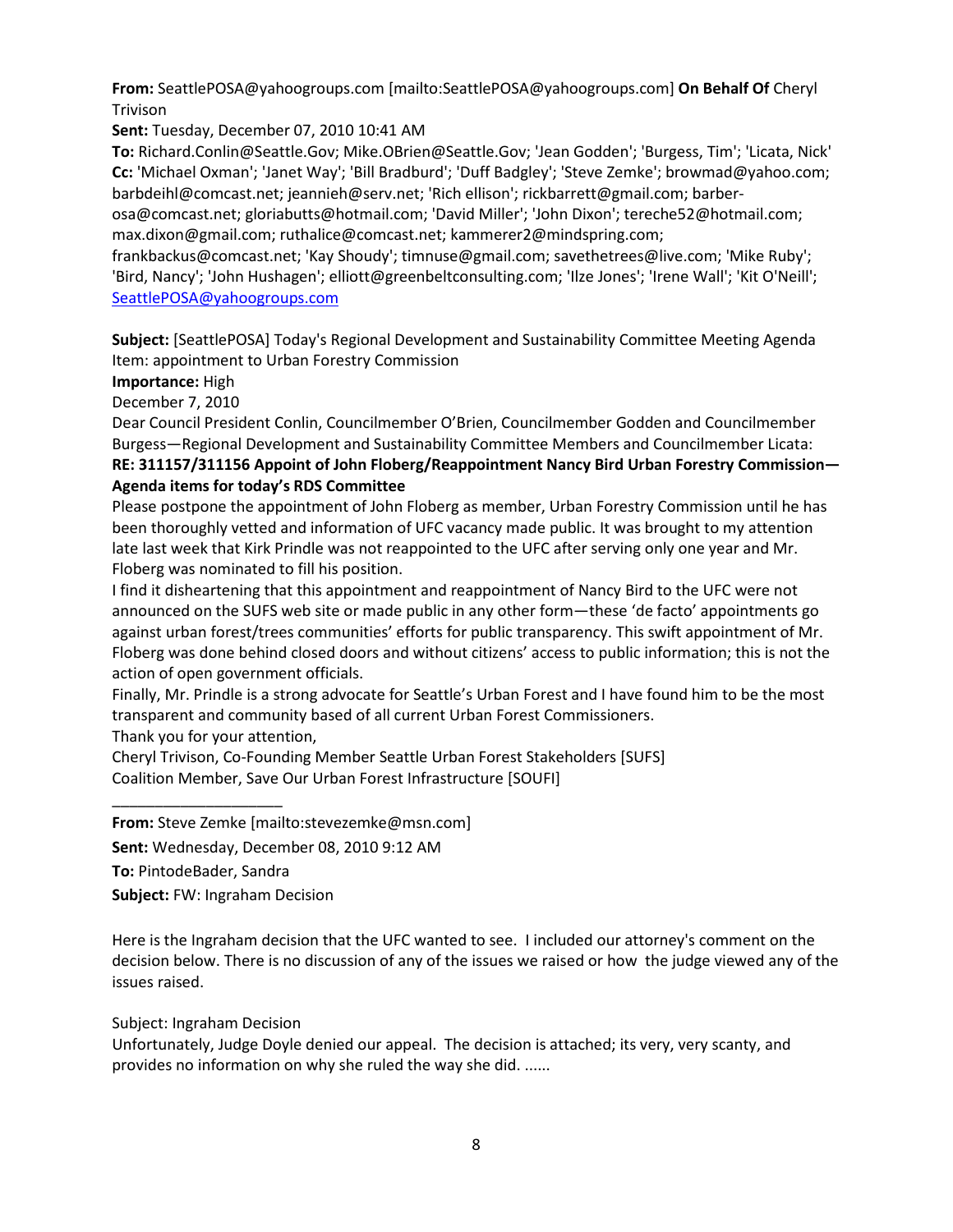**Keith Scully** Attorney at Law Newman & Newman LLP

----------------------------------------

**From:** Steve Zemke [mailto:stevezemke@msn.com] **Sent:** Friday, December 10, 2010 4:32 PM **To:** PintodeBader, Sandra **Subject:** FW: Come on by at 10 AM on Sunday to say Good-By to the 29 Trees at Ingraham High School that will soon be gone!

To Urban Forestry Commission:

The following e-mail was sent out to neighbors o fIngraham high School. You're also invited to come.

Steve Zemke

Dear Friends,

**It is with sadness that we announce that we have reached the end of our efforts to save some 29 mature Douglas fir, western red cedar and madrone trees at Ingraham High School. We recently lost our appeal before King County Superior Court Judge Teresa Doyle and are unable to continue with an appeal to the Appellate Court because of the cost and potential liability if we lose on continued appeal.**

Save the Trees - Seattle has succeded in reducing the trees to be cut in the NW Grove from an initial 70 to less than 30. The 29 trees to be cut down represent about one quarter of the trees in the NW Grove. We also succeed in saving a mixed conifer madrone grove of the trees on the east side of the school that had been protected for 50 years in an agreement with the Parks Department but which the Seattle School District had targeted for a parking lot.

Our efforts to save the NW Tree Grove helped to get the City to pass a stronger interim tree protection law which currently protects tree groves from future development. We also originated the idea and worked to pass legislation to create the current Urban Forestry Commission. And we are working now to fight the proposal by the Mayor and his Department of Planning and Development to deregulate tree protection in the city that would send us back to the roar of chainsaws clearcutting what trees remain in Seattle's reduced tree canopy which has been reduced by half since the 1970's.

The time to appeal expires as of Dec 9th so we expect the Seattle School District to rev up their chainsaws and cut the trees down as early as this weekend. We urge you to stop by and say good-by to the 29 trees condemned to die because of the City's and the Seattle School District's blindness to environmental and ecological values.

**If the trees are gone when you come by, we urge you to pay homage to the 70 plus years of service they provided the city by reducing stormwater runoff, cleaning our city's air, producing oxygen for us to breathe, providing a park area for the school and the neighborhood, providing habitat for birds and squirrels and insects and other animals and plant life, for being part of the last 50 plus acres of an uncommon plant habitat in Seattle (a conifer madrone forest), and for just being there for their beauty and serenity.**